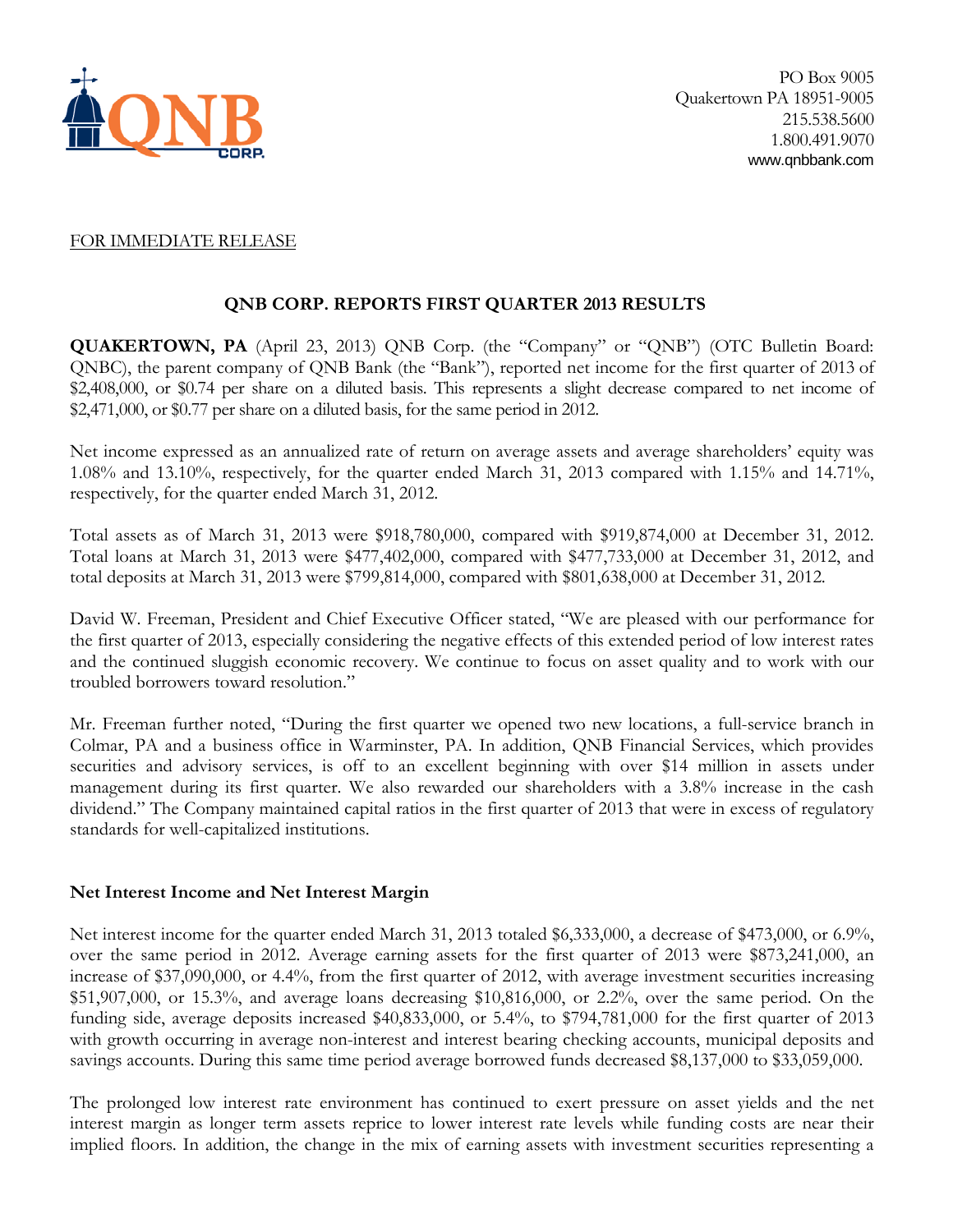#### Page 2 of 6

larger proportion of earning assets has also impacted the average yield on earning assets and the net interest margin. The net interest margin for the first quarter of 2013 was 3.17% compared to 3.53% for the first quarter of 2012 and 3.19% for the fourth quarter of 2012. The average rate earned on earning assets declined 61 basis points from 4.41% for the first quarter of 2012 to 3.80% for the first quarter of 2013. When comparing the change in the yield on earning assets between the two first quarter periods, loans and investment securities declined from 5.37% and 3.20%, respectively, for the first quarter of 2012 to 4.91% and 2.51%, respectively, for the first quarter of 2013, a decline of 46 basis points and 69 basis points, respectively. In comparison, the cost of interest-bearing liabilities declined 28 basis points from 1.00% to 0.72% over the same time periods. The interest rate paid on interest-bearing deposits declined by 21 basis points to 0.70% for the first quarter of 2013 compared to the first quarter of 2012.

#### **Asset Quality, Provision for Loan Loss and Allowance for Loan Loss**

QNB closely monitors the quality of its loan portfolio and considers many factors when performing a quarterly analysis of the appropriateness of the allowance for loan losses and calculating the required provision for loan losses. This analysis considers a number of relevant factors including: specific impairment reserves, historical loan loss experience, general economic conditions, levels of and trends in delinquent and non-performing loans, levels of classified loans, trends in the growth rate of loans and concentrations of credit.

Total non-performing assets were \$25,265,000 at March 31, 2013 compared with \$24,273,000 as of December 31, 2012 and \$23,234,000 as of March 31, 2012. Included in this classification are non-performing loans, other real estate owned (OREO) and repossessed assets, and non-performing pooled trust preferred securities. Total non-performing loans, which represent loans on non-accrual status, loans past due more than 90 days and still accruing interest, and restructured loans were \$22,113,000, or 4.63% of total loans, at March 31, 2013 compared with \$21,150,000, or 4.41% of total loans, at December 31, 2012 and \$19,903,000, or 4.15% of total loans, at March 31, 2012. The main contributor to the increase compared to both of these periods is the level of restructured loans. During the first quarter of 2013 there was a \$1,822,000 loan that was restructured to allow for a three month period of interest only payments. Loans on non-accrual status were \$17,465,000 at March 31, 2013 compared with \$18,572,000 at December 31, 2012 and \$17,064,000 at March 31, 2012. In cases where there is a collateral shortfall on non-accrual loans, specific impairment reserves have been established based on updated collateral values even if the borrower continues to pay in accordance with the terms of the agreement. Of the total amount of non-accrual loans at March 31, 2013, there were \$9,369,000, or 53.6%, that were current at the end of the quarter. While total non-performing loans have increased when comparing the first quarter of 2013 with the first quarter of the prior year, loans classified as substandard or doubtful, which includes non-performing loans, continues to improve. At March 31, 2013 substandard or doubtful loans totaled \$44,408,000, a reduction of \$9,653,000 from the \$54,061,000 reported as of March 31, 2012.

QNB had OREO and other repossessed assets of \$1,153,000 as of March 31, 2013 compared with \$1,161,000 at December 31, 2012 and \$1,277,000 at March 31, 2012. Non-performing pooled trust preferred securities are carried at fair value which was \$1,999,000, \$1,962,000, and \$2,054,000 at March 31, 2013, December 31, 2012 and March 31, 2012, respectively. The increase in the balance of non-performing pooled trust preferred securities compared to year end reflects an improvement in the fair value of these securities and not the purchase of additional securities.

QNB recorded no provision for loan losses in the first quarter of 2013 compared with \$300,000 in the first quarter of 2012 and \$300,000 in the fourth quarter of 2012. The lack of a provision for the first quarter reflects a slight decrease in total loans and the overall results of the analysis of the adequacy of the allowance for loan losses. Net loan charge-offs were \$421,000, or 0.36% annualized of total average loans, for the first quarter of 2013, compared with \$85,000, or 0.07% annualized of total average loans, for the first quarter of 2012 and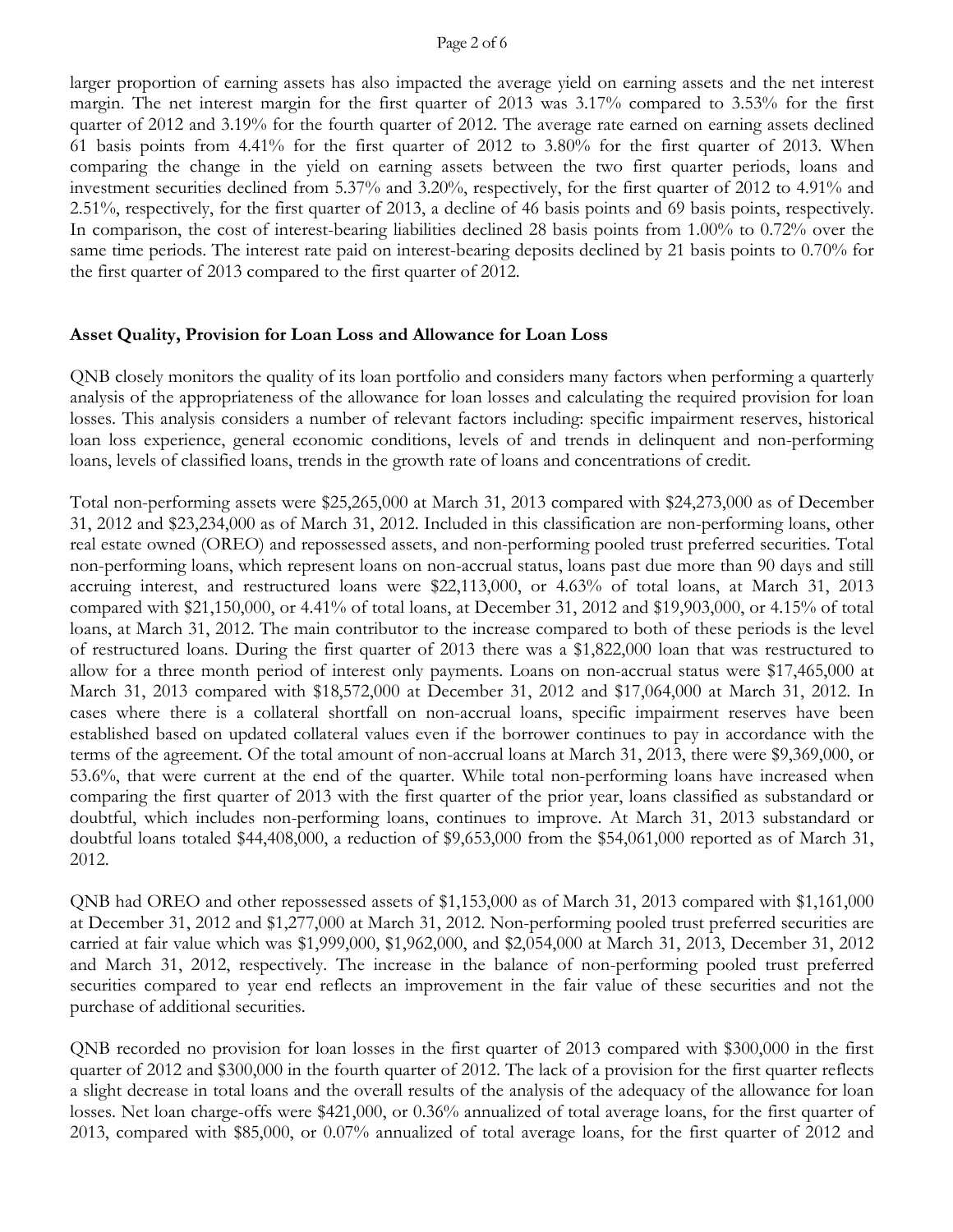#### Page 3 of 6

\$245,000, or 0.20% annualized of total average loans, for the fourth quarter of 2012. Of the \$421,000 in net charge-offs during the first quarter of 2013 almost 70% were fully reserved at year end.

QNB's allowance for loan losses of \$9,351,000 represents 1.96% of total loans at March 31, 2013 compared to an allowance for loan losses of \$9,772,000, or 2.04% of total loans at December 31, 2012 and \$9,456,000, or 1.97% of total loans at March 31, 2012.

#### **Non-Interest Income**

Total non-interest income was \$1,748,000 for the first quarter of 2013, an increase of \$182,000, or 11.6%, compared with the same period in 2012. Net gains on the sale of investment securities accounts for \$34,000 of this total increase. QNB recorded \$423,000 of net gains on the sale of investment securities during the first quarter of 2013 compared to net gains of \$389,000 recognized in the first quarter of 2012. Included in the first quarter 2013 securities gains were \$262,000 recorded on the sale of equity securities and \$161,000 on sales of bonds, primarily mortgage-backed securities and collateralized mortgage obligations (CMOs). With the excellent performance of the U.S. equity markets in the first quarter of 2013, similar to the first quarter of 2012, QNB elected to sell some equity holdings and recognize gains. In the first quarter of 2012, QNB recorded gains of \$386,000 on the sale of equity securities.

There was a \$143,000 increase in other non-interest income related to improved mortgage servicing income, title company income and mutual fund and annuity income. During the fourth quarter of 2012, QNB changed vendors related to the mutual fund and annuity income and now provides securities and advisory services under the name of QNB Financial Services through Investment Professionals, Inc., a registered Broker/Dealer and Registered Investment Advisor. There has been a significant increase in revenue as a result of the change which contributed an additional \$84,000 to the quarter. Mortgage servicing fees were \$33,000 higher quarter over quarter primarily related to the reversal of a portion of the valuation allowance related to the fair value of mortgage servicing rights as calculated by an independent third-party. Title company income also increased \$29,000 when comparing the first quarter of 2013 to 2012.

## **Non-Interest Expense**

Total non-interest expense was \$4,940,000 for the first quarter of 2013, an increase of \$89,000, or 1.8% as compared to \$4,851,000 for the first quarter of 2012. Much of the increase was related to the opening of two new branch locations in the first quarter of 2013. Net occupancy as well as furniture and fixtures expense increased \$95,000, or 12.6%. The majority of this increase was attributable to higher depreciation expense, building repairs and maintenance and equipment maintenance costs. Also contributing to the change in noninterest expense was a \$38,000, or 18.9%, increase in marketing expense as a result of advertising, public relations, sales promotions and donations costs. Partially offsetting these items was a reduction in salaries and benefits expense of \$67,000, or 2.6%. The first quarter of 2012 included an accrual for incentive compensation. In addition, medical and dental benefit premiums and claims decreased approximately \$19,000 comparing the first quarter of 2013 to 2012. Other non-interest expense also declined by \$45,000, primarily due to lower costs related to OREO, comparing the three months ended March 31, 2013 to the same period in prior year.

## **About the Company**

QNB Corp. is the holding company for QNB Bank, which is headquartered in Quakertown, Pennsylvania. QNB Bank currently operates eleven branches in Bucks, Montgomery and Lehigh Counties and offers commercial and retail banking services in the communities it serves. In addition, the Company provides securities and advisory services under the name of QNB Financial Services through Investment Professionals,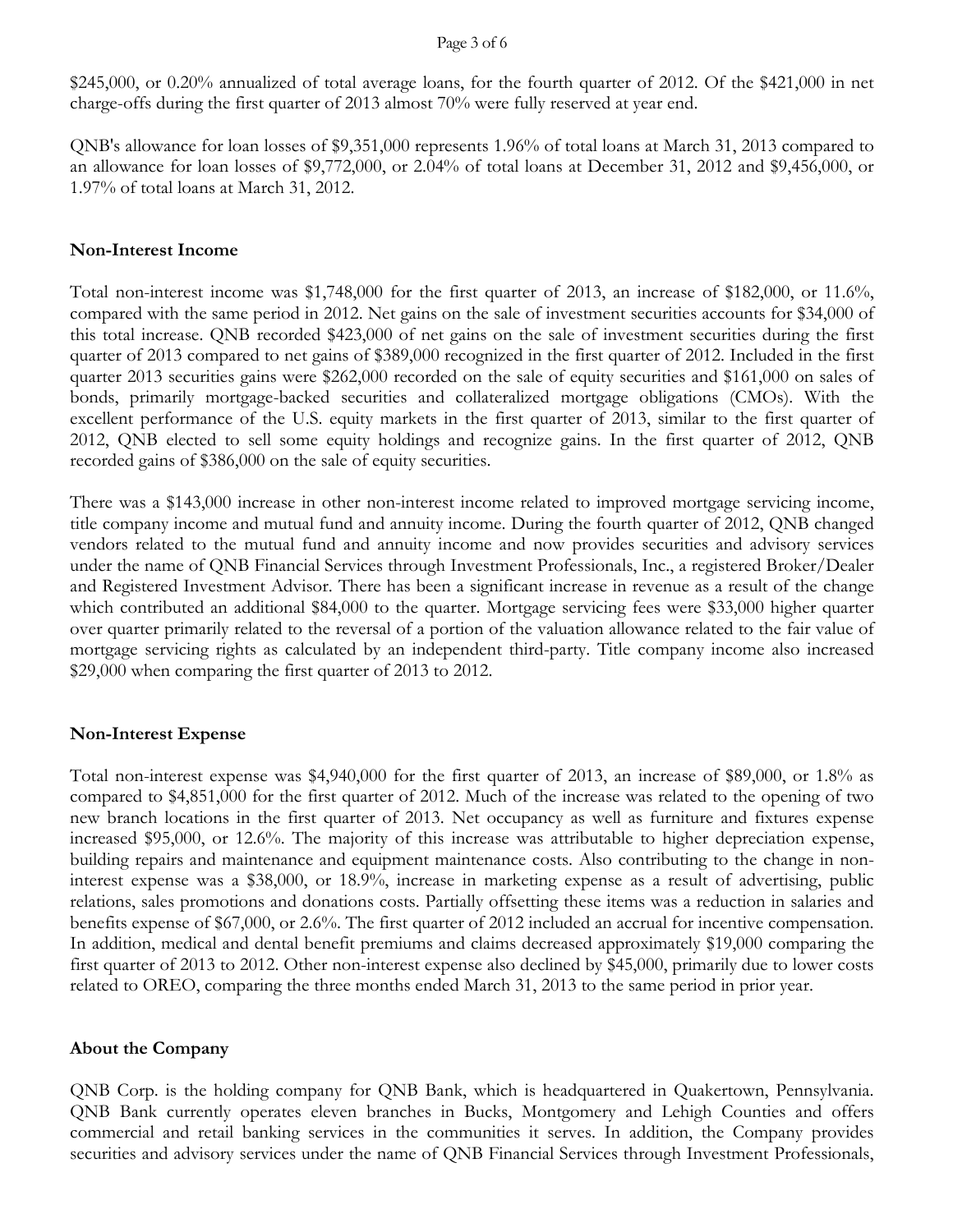#### Page 4 of 6

Inc., a registered Broker/Dealer and Registered Investment Advisor, and title insurance as a member of Laurel Abstract Company LLC. More information about QNB Corp. and QNB Bank is available at www.qnbbank.com.

#### **Forward Looking Statement**

This press release may contain forward-looking statements as defined in the Private Securities Litigation Act of 1995. Actual results and trends could differ materially from those set forth in such statements due to various factors. Such factors include the possibility that increased demand or prices for the Company's financial services and products may not occur, changing economic and competitive conditions, technological developments, and other risks and uncertainties, including those detailed in the Company's filings with the Securities and Exchange Commission, including "Item lA. Risk Factors," set forth in the Company's Annual Report on Form 10-K for the fiscal year ended December 31, 2012. You should not place undue reliance on any forward-looking statements. These statements speak only as of the date of this press release, even if subsequently made available by the Company on its website or otherwise. The Company undertakes no obligation to update or revise these statements to reflect events or circumstances occurring after the date of this press release.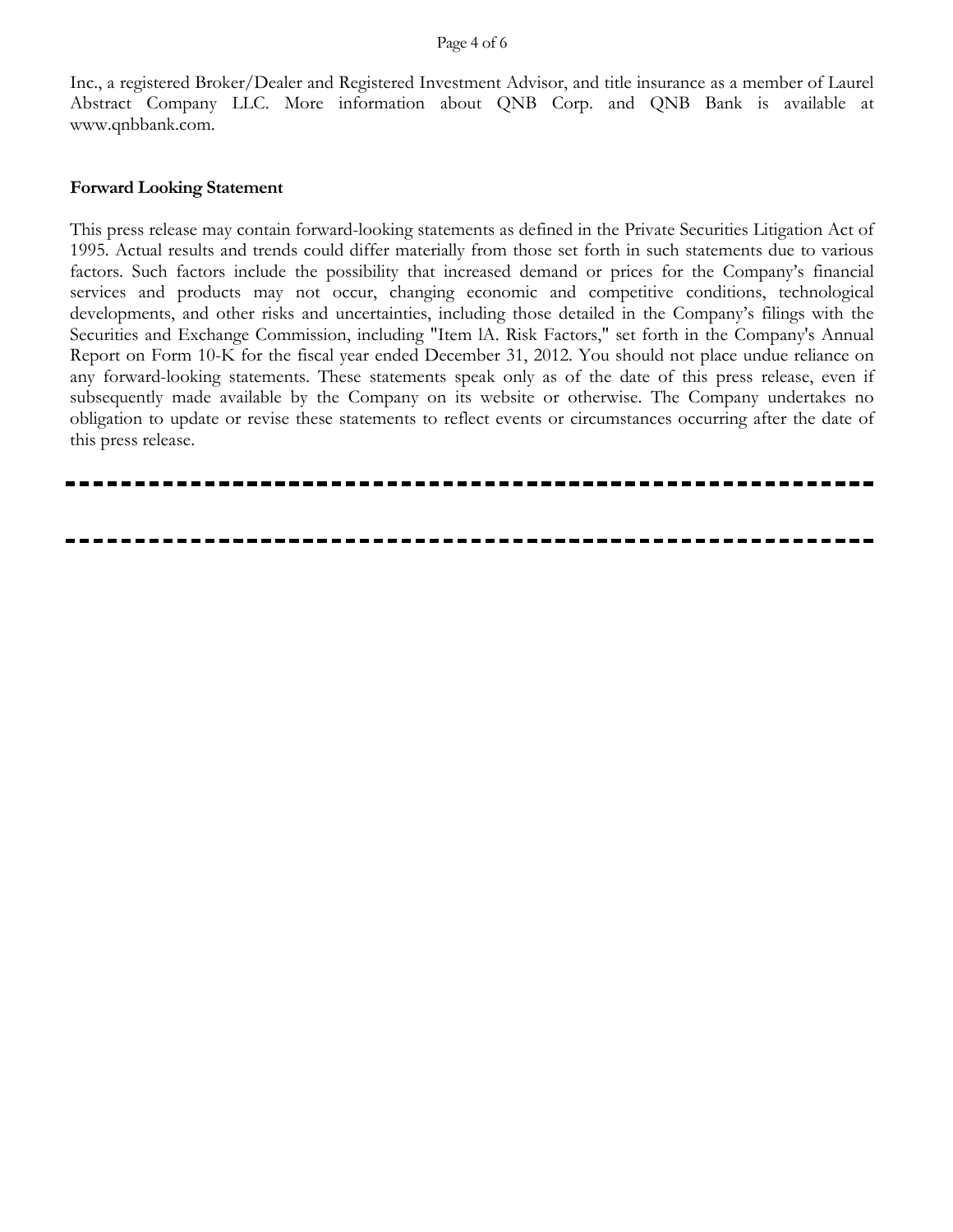# Page 5 of 6

# **QNB Corp. Consolidated Selected Financial Data (unaudited)**

## **(Dollars in thousands)**

| <b>Balance Sheet (Period End)</b>                 | 3/31/13      | 12/31/12     | 9/30/12      | 6/30/12      | 3/31/12      |  |  |
|---------------------------------------------------|--------------|--------------|--------------|--------------|--------------|--|--|
| Assets                                            | \$918,780    | \$919,874    | \$934,110    | \$890,136    | \$882,940    |  |  |
| Investment securities (AFS & HTM)                 | 398,447      | 401,648      | 425,361      | 359,081      | 351,782      |  |  |
| Loans receivable                                  | 477,402      | 477,733      | 477,987      | 491,263      | 479,474      |  |  |
| Allowance for loan losses                         | (9,351)      | (9,772)      | (9,717)      | (9, 467)     | (9, 456)     |  |  |
| Net loans                                         | 468,051      | 467,961      | 468,270      | 481,796      | 470,018      |  |  |
| Deposits                                          | 799,814      | 801,638      | 817,198      | 781,007      | 764,768      |  |  |
| Demand, non-interest bearing                      | 72,140       | 73,685       | 67,485       | 69,856       | 67,464       |  |  |
| Interest-bearing demand, money market and savings | 461,772      | 458,719      | 471,080      | 426,154      | 412,015      |  |  |
| Time                                              | 265,902      | 269,234      | 278,633      | 284,997      | 285,289      |  |  |
| Short-term borrowings                             | 28,873       | 32,488       | 31,925       | 26,570       | 22,349       |  |  |
| Long-term debt                                    | 5,285        | 5,287        | 5,290        | 5,293        | 20,295       |  |  |
| Shareholders' equity                              | 78,450       | 77,623       | 77,128       | 74,679       | 72,542       |  |  |
| <b>Asset Quality Data (Period End)</b>            |              |              |              |              |              |  |  |
| Non-accrual loans                                 | \$<br>17,465 | \$<br>18,572 | 18,582<br>\$ | 16,264<br>\$ | 17,064<br>\$ |  |  |
| Loans past due 90 days or more and still accruing | 302          |              |              | 475          | 171          |  |  |
| Restructured loans                                | 4,346        | 2,578        | 2,629        | 4,085        | 2,668        |  |  |
| Non-performing loans                              | 22,113       | 21,150       | 21,211       | 20,824       | 19,903       |  |  |
| Other real estate owned and repossessed assets    | 1,153        | 1,161        | 1,187        | 1,151        | 1,277        |  |  |
| Non-accrual pooled trust preferred securities     | 1,999        | 1,962        | 1,961        | 2,015        | 2,054        |  |  |
| Non-performing assets                             | 25,265       | \$<br>24,273 | 24,359<br>\$ | 23,990<br>\$ | 23,234<br>\$ |  |  |
| Allowance for loan losses                         | \$9,351      | \$9,772      | \$9,717      | \$<br>9,467  | \$9,456      |  |  |
| Non-performing loans / Loans                      | 4.63%        | 4.41%        | 4.43%        | 4.23%        | 4.15%        |  |  |
| Non-performing assets / Assets                    | 2.75%        | 2.64%        | 2.61%        | 2.70%        | 2.63%        |  |  |
| Allowance for loan losses / Loans                 | 1.96%        | 2.04%        | 2.03%        | 1.92%        | 1.97%        |  |  |